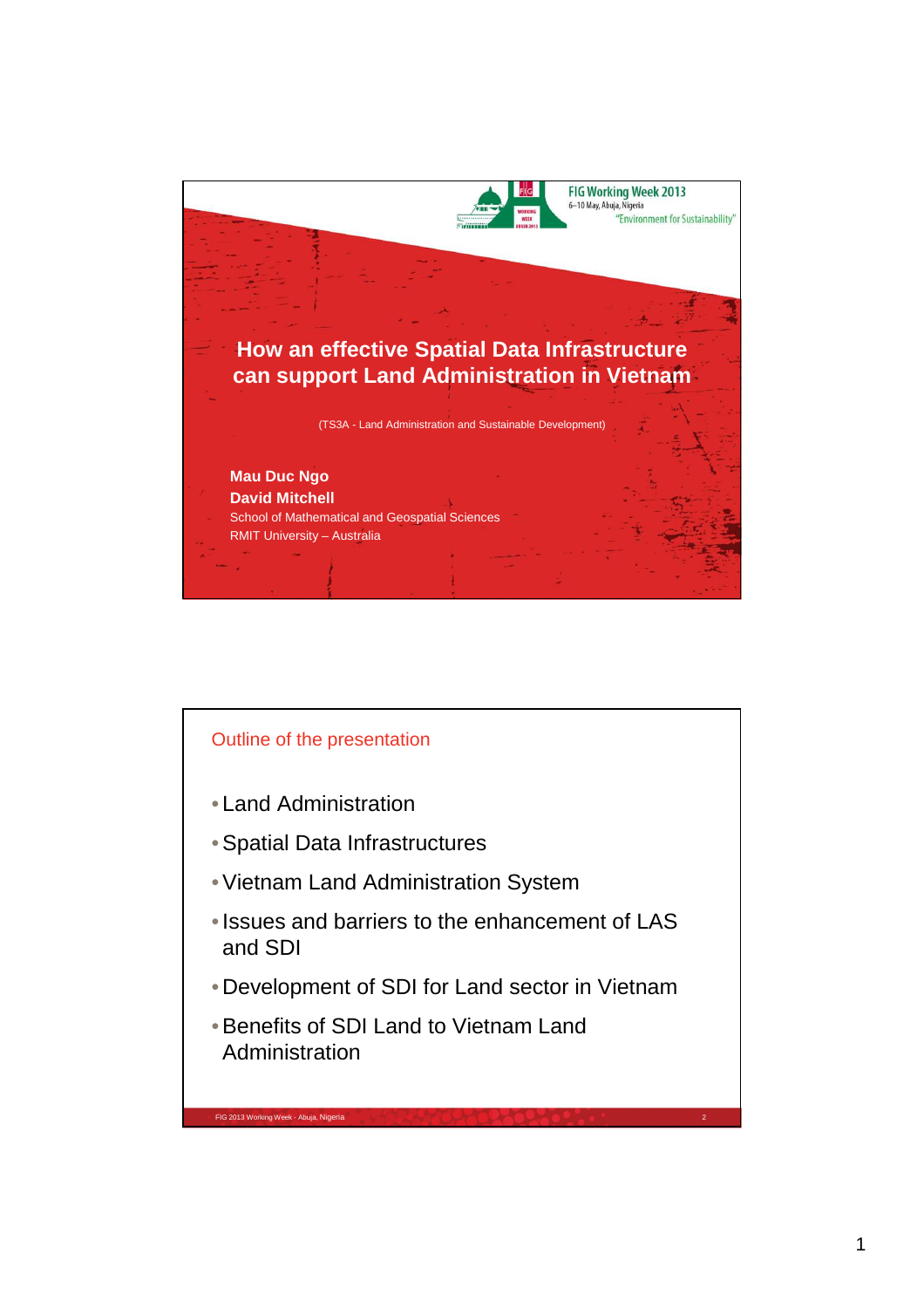

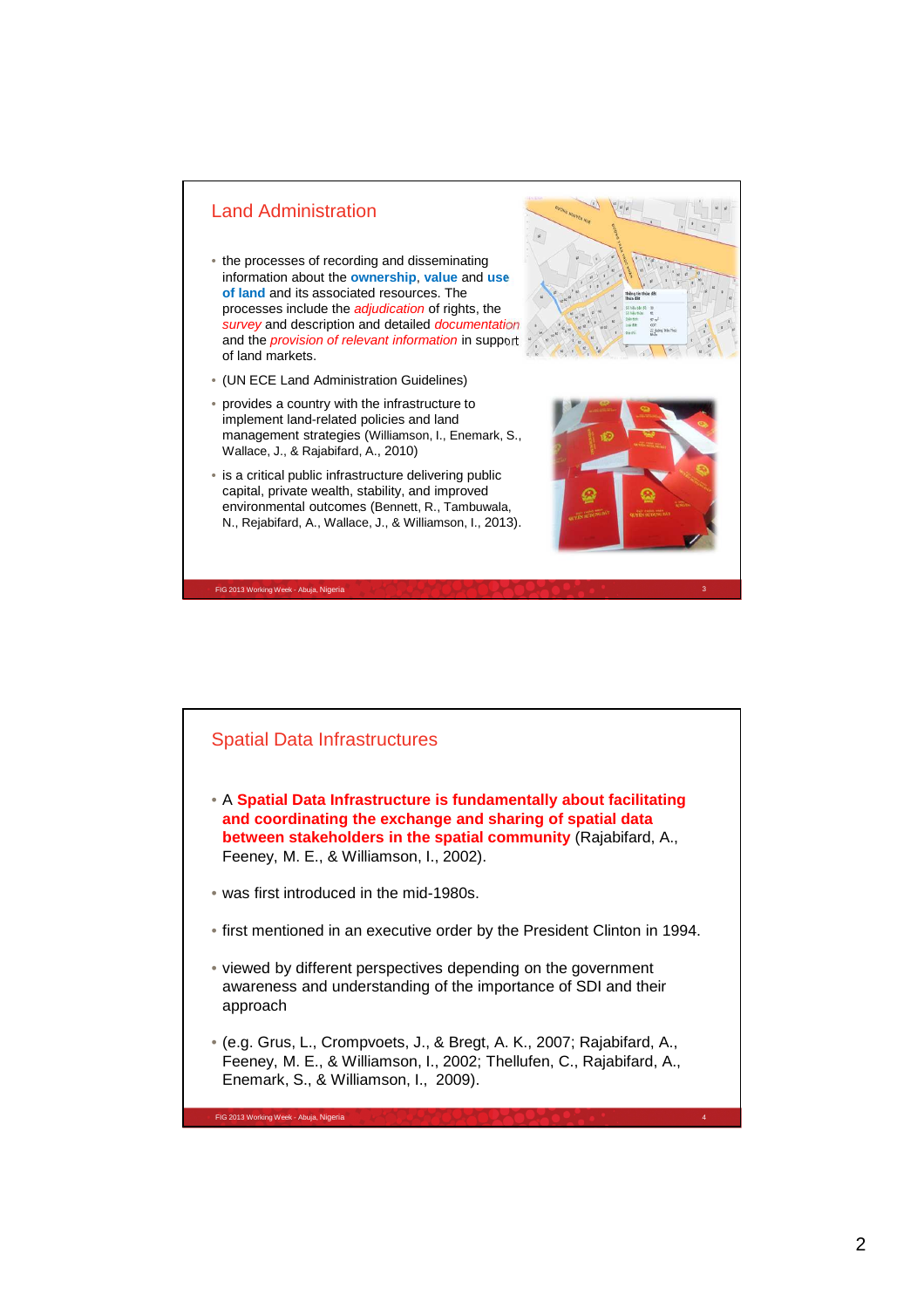

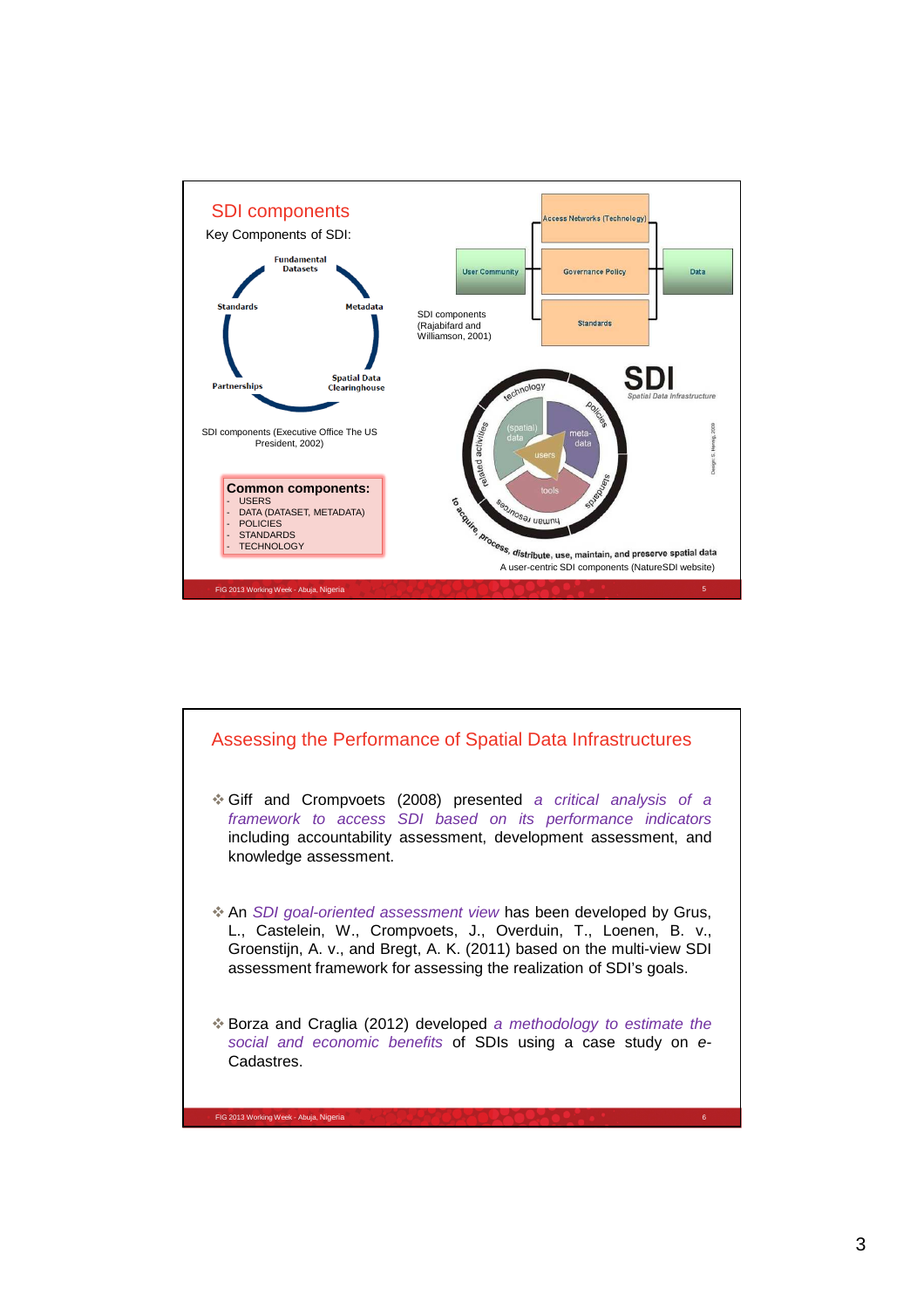

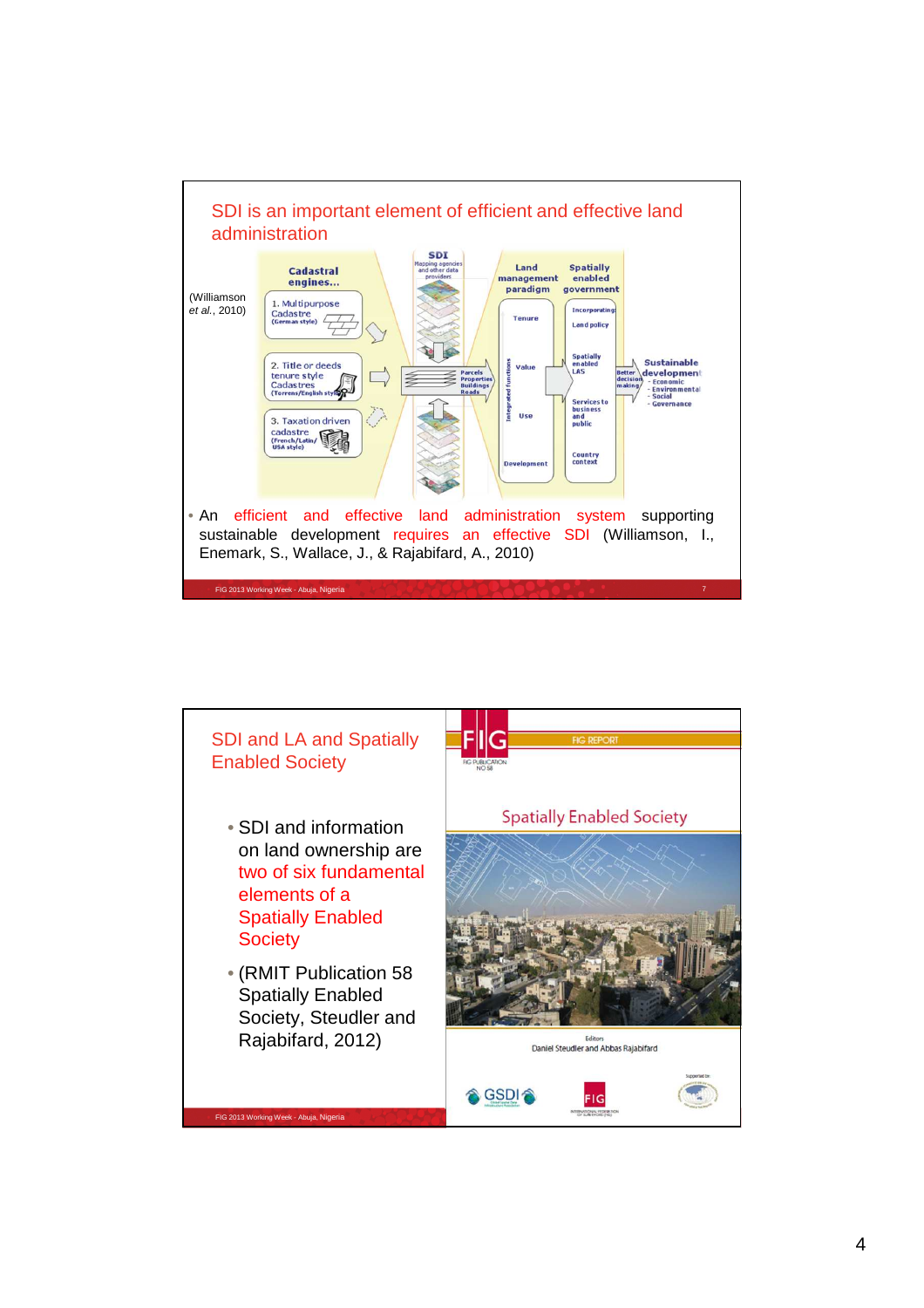

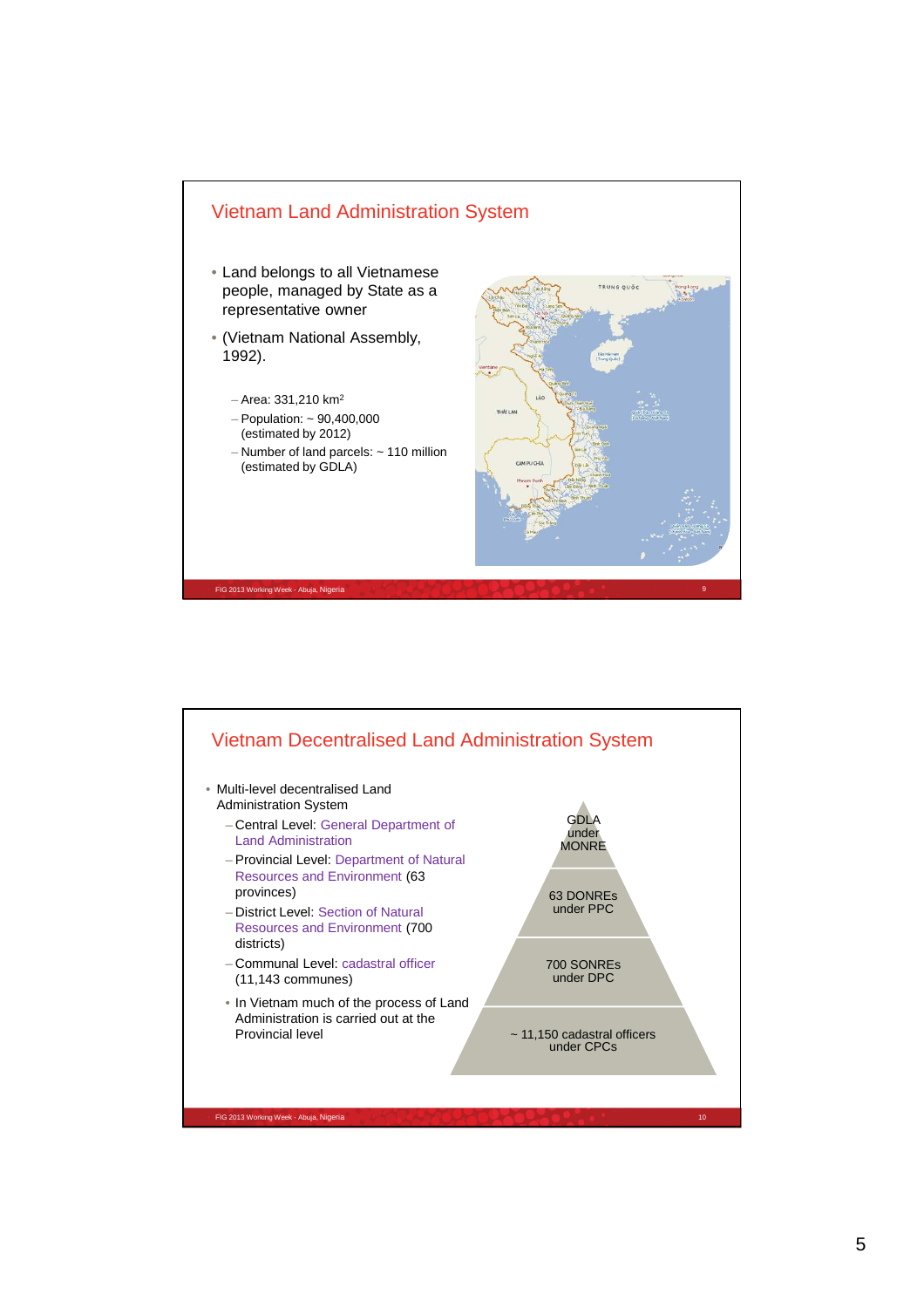| <b>Key Issues</b>                                                                                                                                     | Reasons                                                                                                                                                                                                               |
|-------------------------------------------------------------------------------------------------------------------------------------------------------|-----------------------------------------------------------------------------------------------------------------------------------------------------------------------------------------------------------------------|
| Land titling process not yet completed.                                                                                                               | There is a considerable gap between land<br>policy and its practical implementation                                                                                                                                   |
| One of the three most corrupt public<br>services; 70% of civil disputes and<br>administrative complaints related to land.                             | The decentralisation has provided local<br>authorities with a greater autonomy in land<br>sector without clear accountability or<br>interoperability in neither organisational<br>arrangement nor data sharing policy |
| The level of access to land information in<br>Vietnam remains rather weak and has been<br>decreased over time                                         | There have been no regulations for access<br>to electronic land information                                                                                                                                           |
| The land records are stored and managed by<br>different departments and institutes and<br>usually become out-of-date after a year of<br>establishment | Lack of a well-established framework for<br>technical and institutional arrangements                                                                                                                                  |

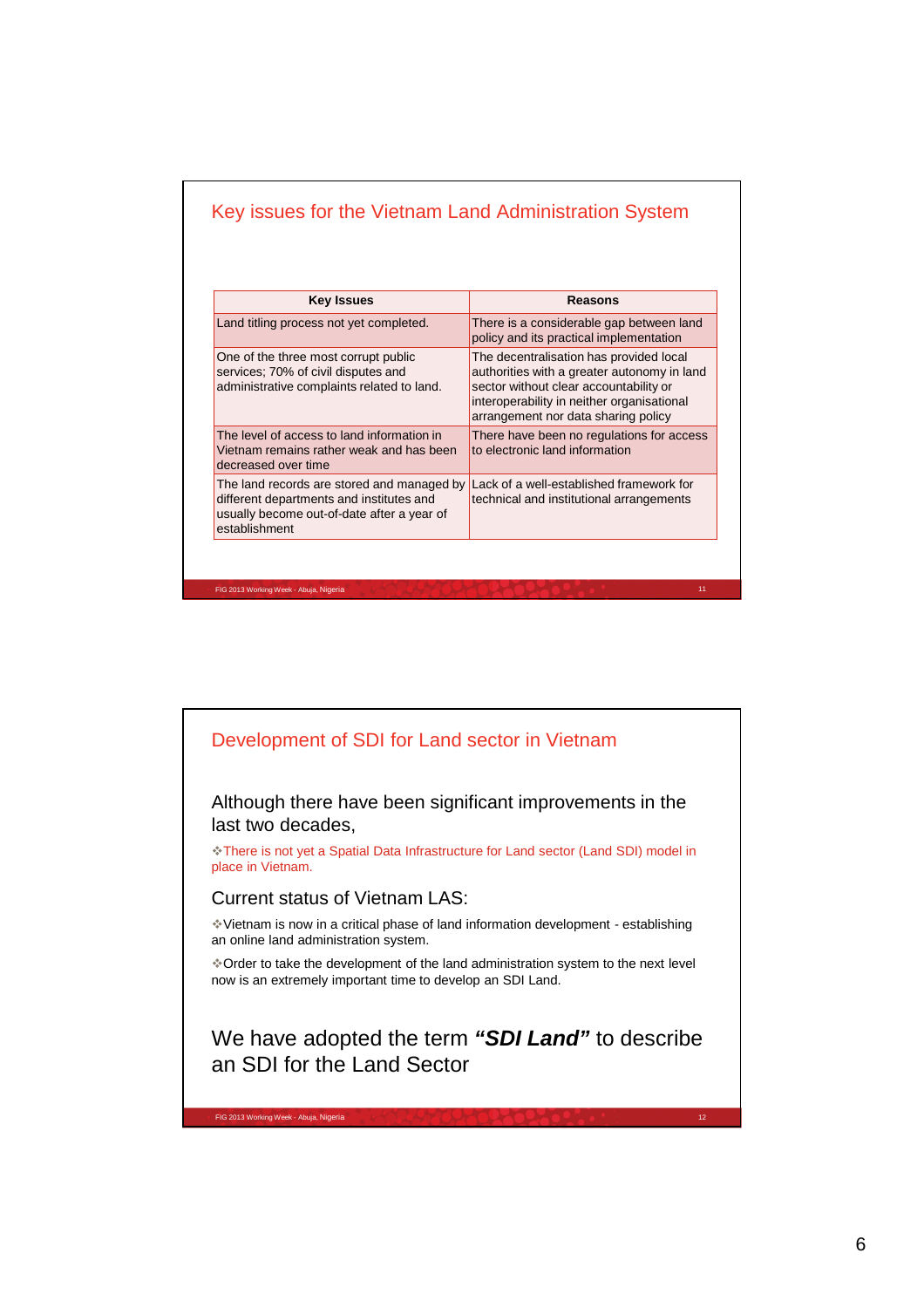

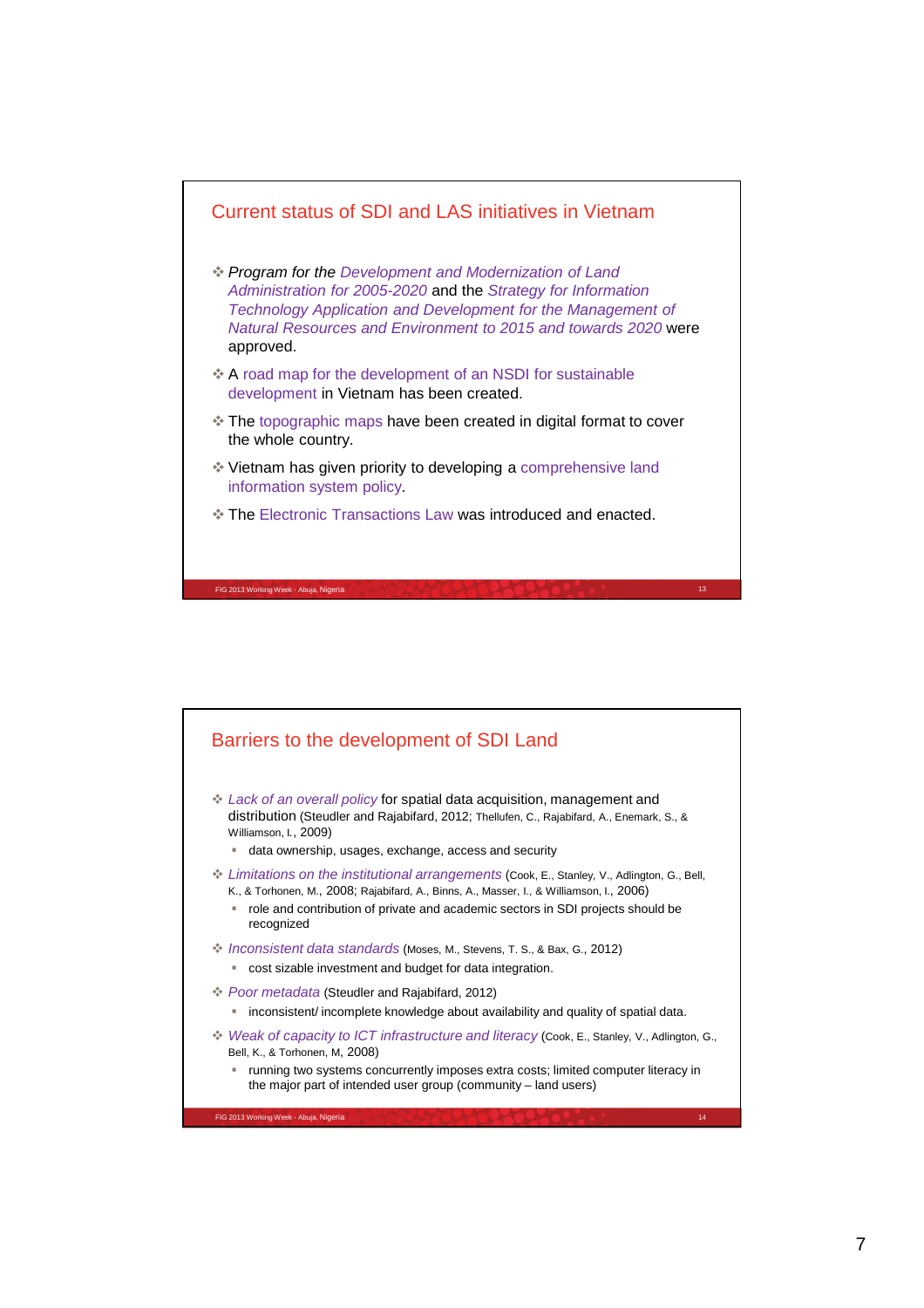

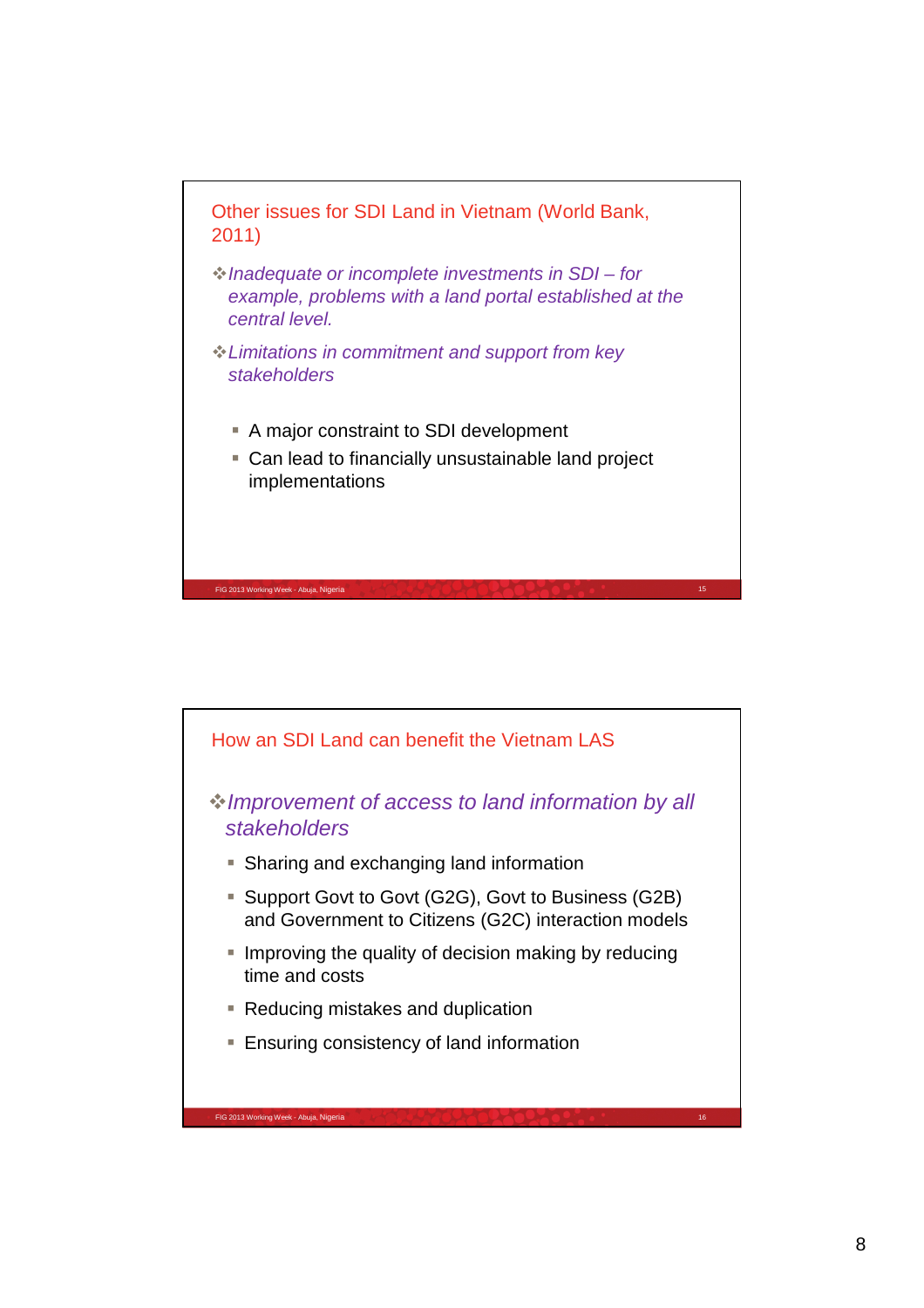

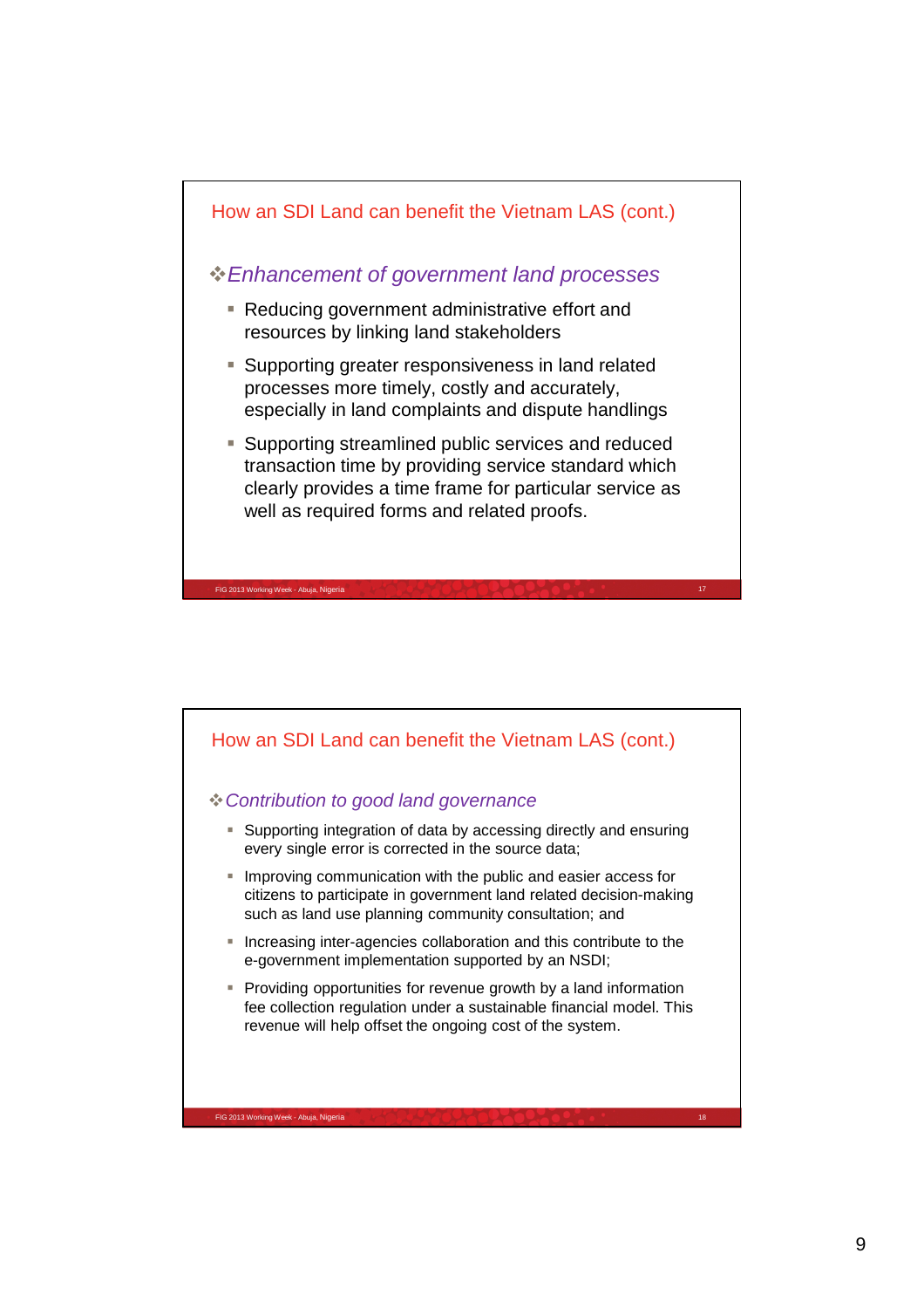